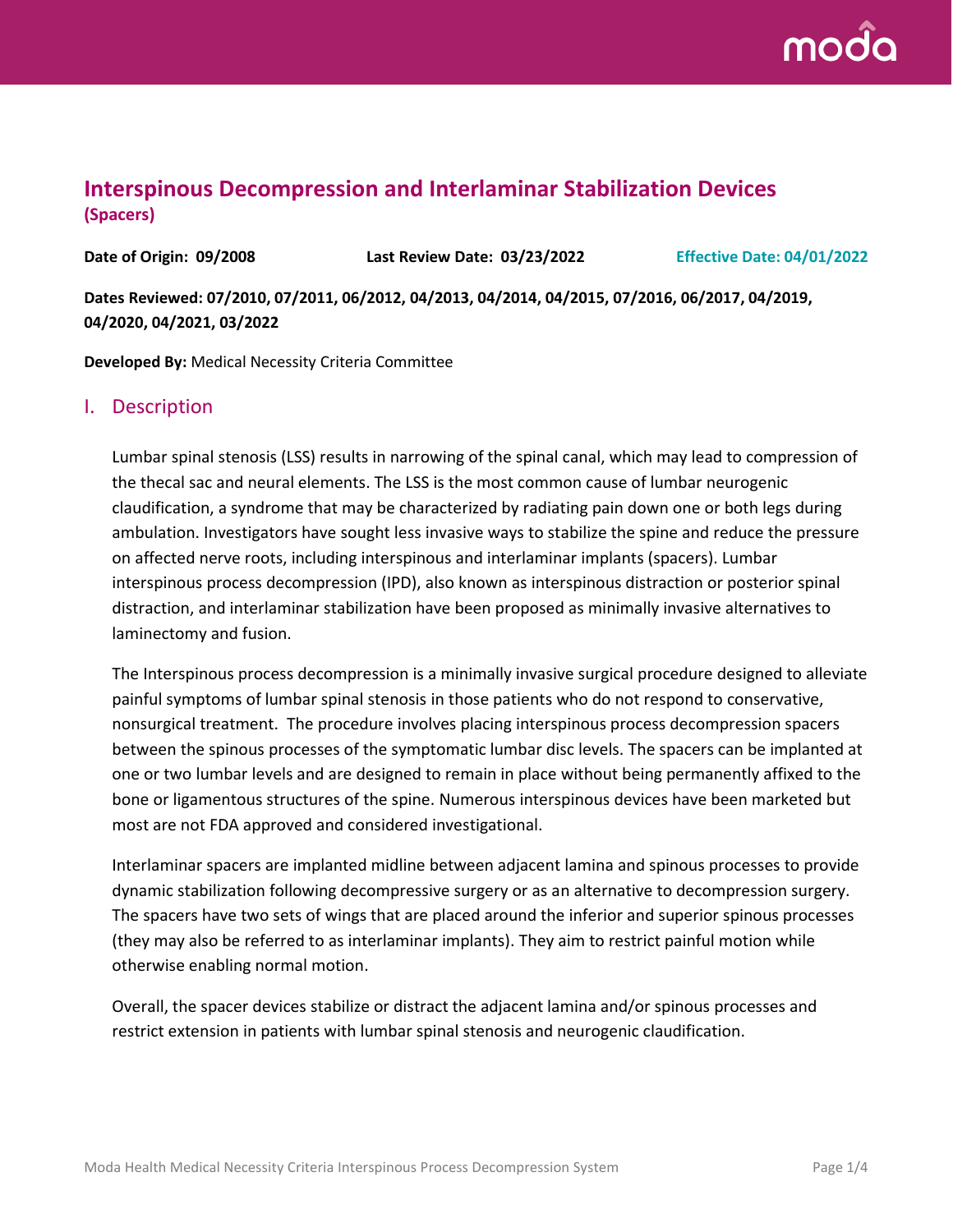# II. Criteria: CWQI HCS-0041A

- A. Moda Health considers interspinous distraction devices and interlaminar stabilization devices investigational. Evidence based literature has not demonstrated that interspinous decompression devices or interlaminar stabilization systems provide significant advantage over surgical decompression and/or fusion.
- B. Interspinous decompression devices and interlaminar stabilization devices include but are not limited to the following:
	- a. Aperius™ PercLID™ System
	- b. Coflex® Interlaminar Stabilization Device
	- c. DIAM™ Spine Stabilization System
	- d. Falena® Interspinous Decompression Device
	- e. FLEXUS™
	- f. Helifix® Interspinous Spacer System
	- g. In-Space
	- h. NL-Prow™ Interspinous Spacer System
	- i. Stenofix
	- j. Superion® Interspinous Spacer System
	- k. Wallis® System
	- l. X-STOP® Interspinous Process Decompression (IPD®) System (discontinued in 2015)
	- m. X-STOP® PEEK (Polyetheretherketone) (withdrawn from market)

### III. Information Submitted with the Prior Authorization Request:

1. Chart notes for spine procedure requests should include any devices to be used

### IV. CPT or HCPC codes NOT covered:

| <b>Codes</b> | <b>Description</b>                                                                            |
|--------------|-----------------------------------------------------------------------------------------------|
| 22867        | Insertion of interlaminar/interspinous process stabilization/distraction device, without      |
|              | fusion, including image guidance when performed, with open decompression, lumbar;             |
|              | single level                                                                                  |
| 22868        | Insertion of interlaminar/interspinous process stabilization/distraction device, without      |
|              | fusion, including image guidance when performed, with open decompression, lumbar;             |
|              | second level (List separately in addition to code for primary procedure)                      |
| 22869        | Insertion of interlaminar/interspinous process stabilization/distraction device, without open |
|              | decompression or fusion, including image guidance when performed, lumbar; single level        |
| 22870        | Insertion of interlaminar/interspinous process stabilization/distraction device, without open |
|              | decompression or fusion, including image guidance when performed, lumbar; second level        |
|              | (List separately in addition to code for primary procedure)                                   |
| C1821        | Interspinous process distraction device (implantable)                                         |
| 22899        | Unlisted procedure, spine                                                                     |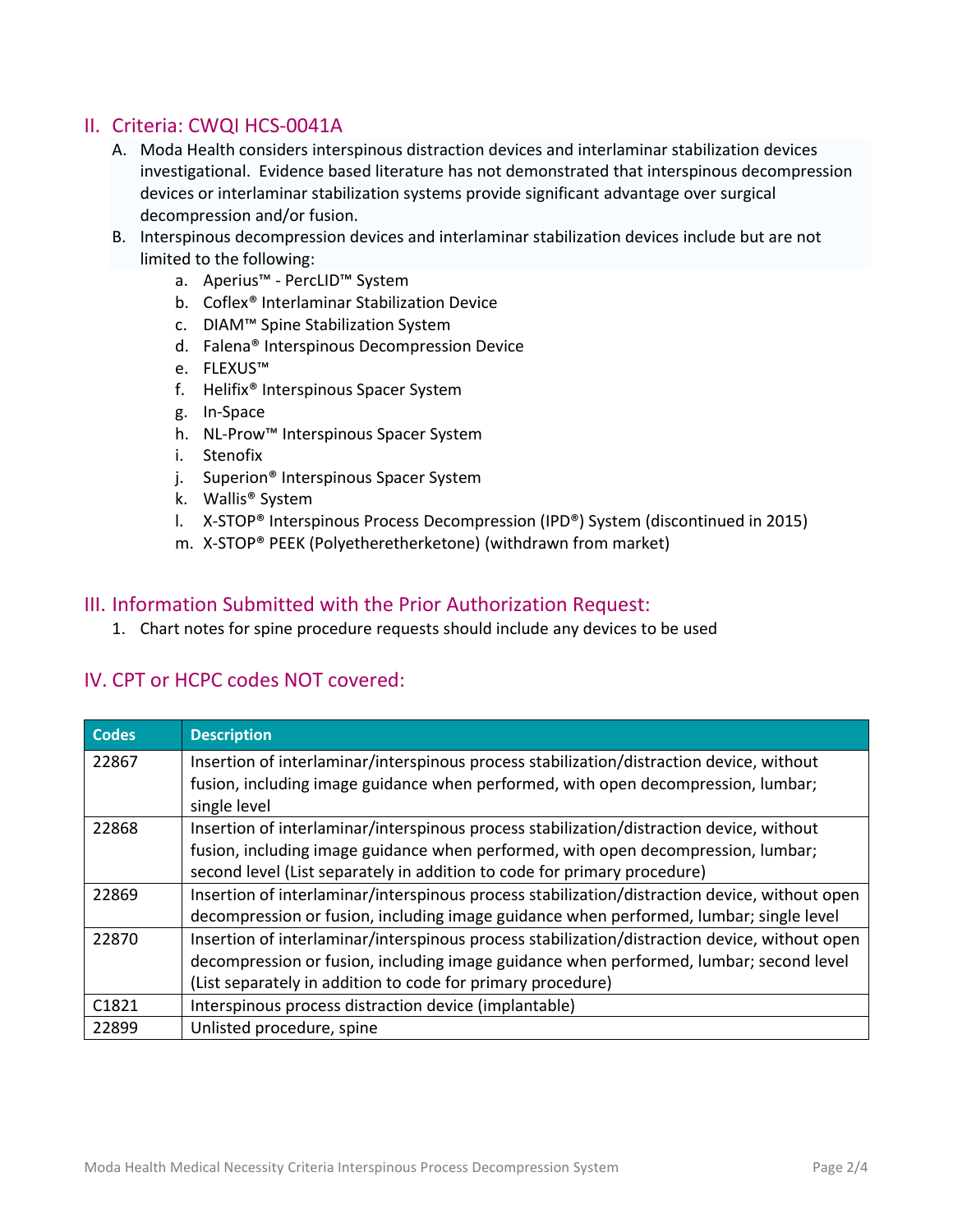# V. Annual Review History

| <b>Review Date</b> | <b>Revisions</b>                                                        | <b>Effective Date</b> |
|--------------------|-------------------------------------------------------------------------|-----------------------|
| 04/2013            | Annual Review: Added table with review date, revisions, and effective   | 04/24/2013            |
|                    | date.                                                                   |                       |
| 04/2014            | Annual Review: No changes                                               | 04/30/2014            |
| 04/2015            | Annual Review: Added Section II regarding Coflex considered E/I         | 04/25/2015            |
| 07/2016            | Annual Review: X-STOP changed to investigational – combined             | 10/1/2016             |
|                    | interspinous distraction devices and interlaminar stabilization devices |                       |
|                    | into one criteria. Added brand names of different devices.              |                       |
| 07/2017            | Annual Review: Updated the codes, updated to new template               | 07/26/2017            |
| 04/2019            | Annual Review: Updated the title, background information                | 05/01/2019            |
| 04/2020            | Annual Review: No changes                                               | 05/01/2020            |
| 04/2021            | Annual Review: No changes                                               | 05/01/2021            |
| 03/2022            | Annual Review: No changes                                               | 04/01/2022            |

# VI. References

- 1. Asgarzadie F, Khoo LT. Minimally invasive operative management for lumbar spinal stenosis: overview of early and long-term outcomes. Orthop Clin North Am. 2007 Jul;38(3):387-99; abstract vi-vii.
- 2. Bono CM, Vaccaro AR. Interspinous process devices in the lumbar spine. J Spinal Disord Tech. 2007;20(3):255-261.
- 3. Chou R, Baisden J, Carragee EJ, et al. Surgery for low back pain: A review of the evidence for an American Pain Society Clinical Practice Guideline. Spine (Phila Pa 1976). 2009;34(10):1094-1109.
- 4. ECRI Institute. Interspinous process decompression to treat spinal stenosis. [Emerging Technology evidence report]. Plymouth Meeting (PA): ECRI Institute; 2009 Mar 9.
- 5. Gala, R. J., Russo, G. S. and Whang, P. G. (2017). Interspinous implants to treat spinal stenosis. Current reviews in Musculoskeletal Medicine, 10, 182-188.
- 6. Hayes alert. Winifred S. Hayes, Inc. 2006. FDA clears new implant to treat lumbar spinal stenosis. January 17, 2006.
- 7. Kabir SMR, Gupta SR, Casey ATH. Lumbar interspinous spacers: a systematic review of clinical and biomechanical evidence. Spine (Phila Pa 1976). 2010 Dec 1;35(25):E1499-506.
- 8. Kim DH, Albert TJ. Interspinous process spacers. J Am Acad Orthop Surg. 2007 Apr;15(4):200-7.
- 9. Kong DS, Kim ES, Eoh W. One-year outcome evaluation after interspinous implantation for degenerative spinal stenosis with segmental instability. J Korean Med Sci. 2007;22(2):330-335.
- 10. Kuchta J, Sobottke R, Eysel P, Simons P. Two-year results of interspinous spacer (X-Stop) implantation in 175 patients with neurologic intermittent claudication due to lumbar spinal stenosis. Eur Spine J. 2009 Jun;18(6):823-9. Epub 2009 Apr 22.
- 11. National Institute for Health and Clinical Excellence (NICE). Interspinous distraction procedures for lumbar spinal stenosis causing neurogenic claudication. Interventional Procedure Guidance 165. London, UK: NICE; 2006.
- 12. National Institute for Health and Clinical Excellence (NICE). Interventional procedure guidance 165. Interspinous distraction procedures for lumbar spinal stenosis. London, UK: NICE; 2010 Nov. Accessed June 25, 2012. Available at URL address:<http://guidance.nice.org.uk/IPG365>
- 13. North American Spine Society (NASS). Diagnosis and treatment of degenerative lumbar spinal stenosis. Burr Ridge, IL: North American Spine Society (NASS); 2007.